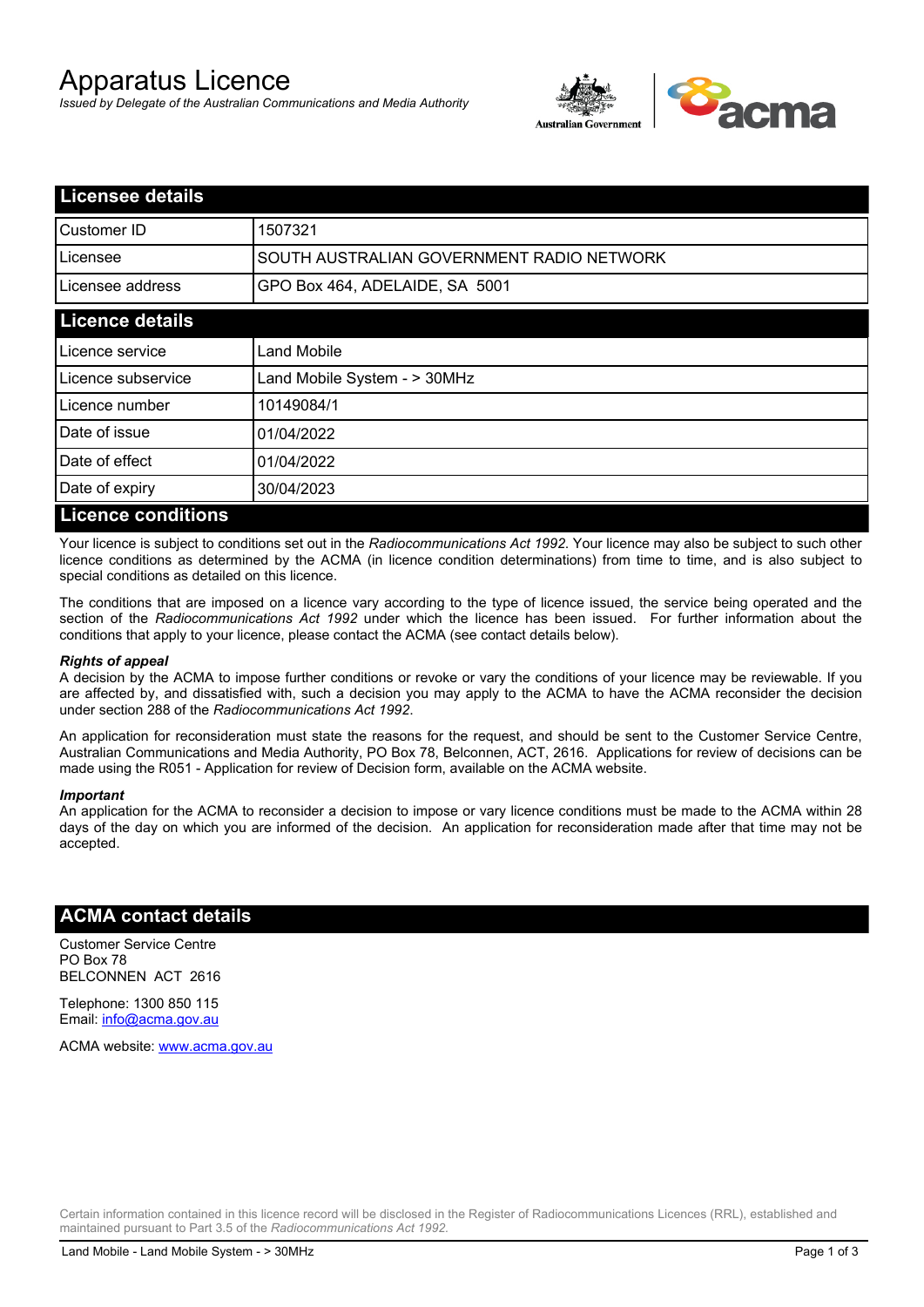# **Advisory Notes applying to licence no.: 10149084/1**

Conditions applicable to the operation of Land Mobile System station(s) authorised under this licence can be found in the Radiocommunications Licence Conditions (Apparatus Licence) Determination and the Radiocommunications Licence Conditions (Land Mobile Licence) Determination. Copies of these determinations are available from the ACMA and from the ACMA home page (www.acma.gov.au).